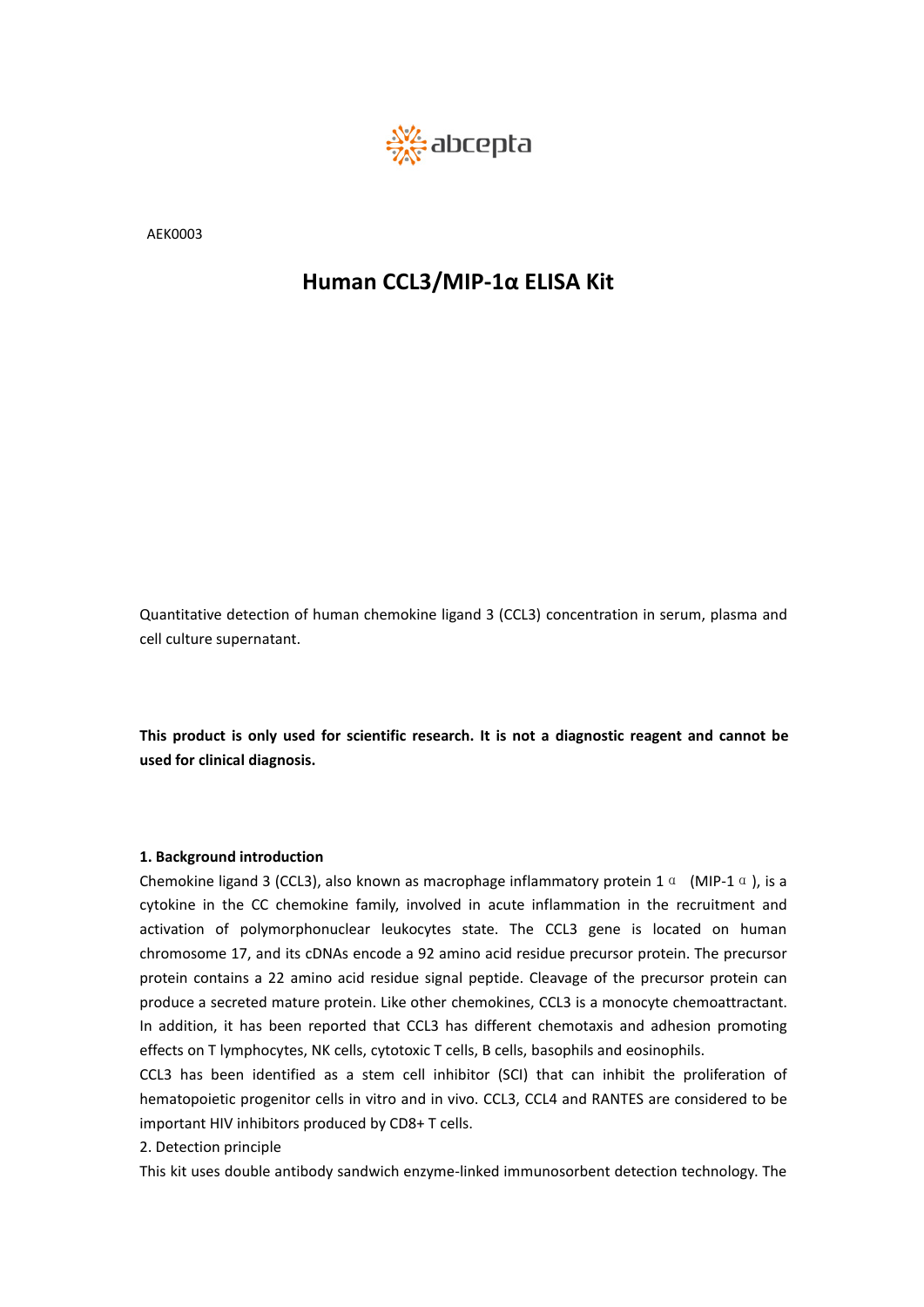specific anti-human CCL3 antibody is pre-coated on a high-affinity ELISA plate. Standards, samples to be tested and biotinylated detection antibody are added to the wells of the enzyme-labeled plate. After incubation, the CCL3 present in the sample binds to the solid-phase antibody and the detection antibody. After washing to remove unbound substances, horseradish peroxidase-labeled streptavidin (Streptavidin-HRP) was added. After washing, add TMB, a chromogenic substrate, to avoid light for color development. The intensity of the color response is directly proportional to the concentration of CCL3 in the sample. Add stop solution to stop the reaction, and measure the absorbance value at 450 nm wavelength (reference wavelength 570-630 nm).

3. Limitations of kit detection

1) Please use within the validity period marked on this kit.

2) The reagents of the kit cannot be mixed with reagents of other batch numbers or reagents from other sources.

3) Any changes in standard dilution, operators, pipetting techniques, washing techniques, incubation temperature, and kit storage time will affect the binding reaction.

4) This kit is designed to remove or reduce some endogenous interference factors in biological samples, and not all possible influencing factors have been removed.

2. Basic information

1. Materials provided by the kit

Component number AEK0003-24 AEK0003-48

AEK0003-96 Pre-coated ELISA plate AEK0003P 24T

48T 96T Standard AEK0003S 1 vial 1 vial 2 vials

Detection antibody AEK0003D 1 vial 1 vial 1 vial

Standard Diluent E0260 5 ml 5 ml 5 ml Horseradish

peroxidase

Tagged streptavidin E0290 1 vial 1 vial 1 vial 10 $\times$ 

Detection Buffer E0310 5 ml 5 ml 5 ml

Chromogenic substrate TMB E0230 3 ml 6 ml 11 ml

Stop solution E0300 11 ml 11 ml 11 ml

 $20 \times$  lotion E0281 50 ml 50 ml 50 ml

Sealing film E0200 3 6 6

# 2. Materials and equipment not provided

1) A microplate reader capable of detecting absorbance at 450 nm, with a reference wavelength

of 570 nm or 630 nm

- 2) Pipette, pipette tip, and sample tank
- 3) Prepare test tubes, centrifuge tubes, graduated cylinders, etc. for reagents
- 4) Distilled water or deionized water
- 5) Vortex oscillator, microplate oscillator

3. Storage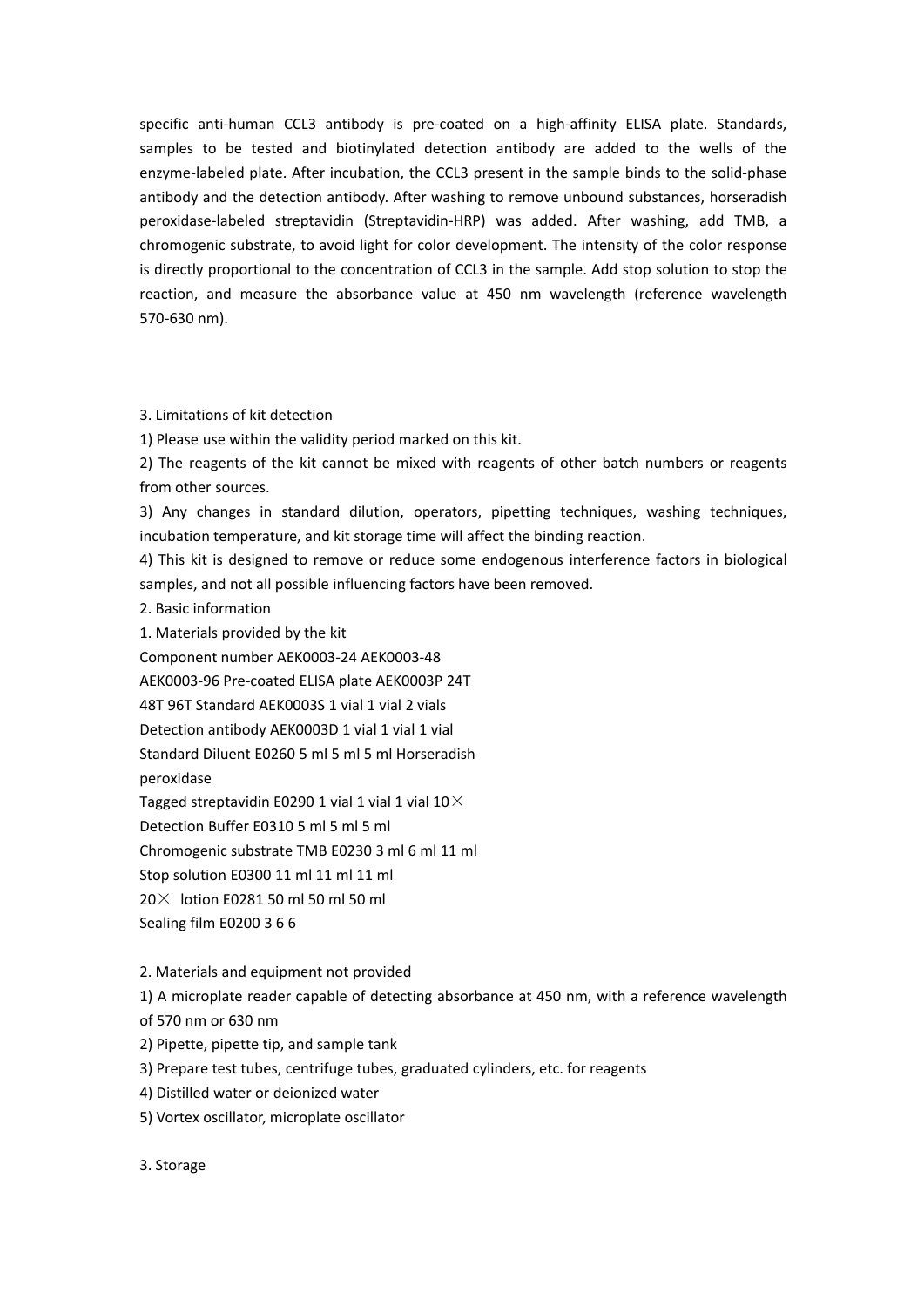The kit is stored at 2-8° C, and the expiration date is indicated on the label. Only properly stored reagents are guaranteed. If the components of the kit need to be used again, make sure that they have not been contaminated since the last use. Store the unopened kit at 2-8°C. Please use it within the validity period. beat open of try Agent box or Heavy Group try Agent 1 x lotion  $1\times$  detection buffer Stop solution Standard diluent Chromogenic substrate TMB Detection antibody Horseradish peroxidase labeled streptavidin at 2-8℃, It can be stored for about 1 month. The standard product can be stored for about 1 month at -20 $^{\circ}$  C. Discard after use. Please put the unused slats back into the aluminum foil bag and seal the seal. It can be stored for about 1 month at 2-8°C. 4. Matters needing attention 1) All chemical reagents should be considered as potentially hazardous. 2) It is recommended that only staff with good laboratory training can operate this kit. Please wear suitable protective equipment during operation, such as white coat, latex gloves, safety glasses, etc. 3) Please avoid reagent contact with skin and eyes. In case of accidental contact, please wash immediately with plenty of water.<br>4) The stop solution in the kit is an acidic solution. When using the stop solution, please wear protective clothing and facilities to protect your eyes, hands and face. 5) This kit is used for scientific research and cannot be used for diagnosis and treatment. 6) Please do not use other lot numbers or reagents from other sources to replace the reagents in this kit. 7) Please do not use expired reagents. 8) Please avoid strong light during the storage or incubation of the kit. 9) Please do not eat or drink in the area where the kit is operated or the sample is processed. 10) Do not allow reagents or samples to contact the skin and mucous membranes.

11) Please wear latex or disposable gloves when handling the kit or handling samples.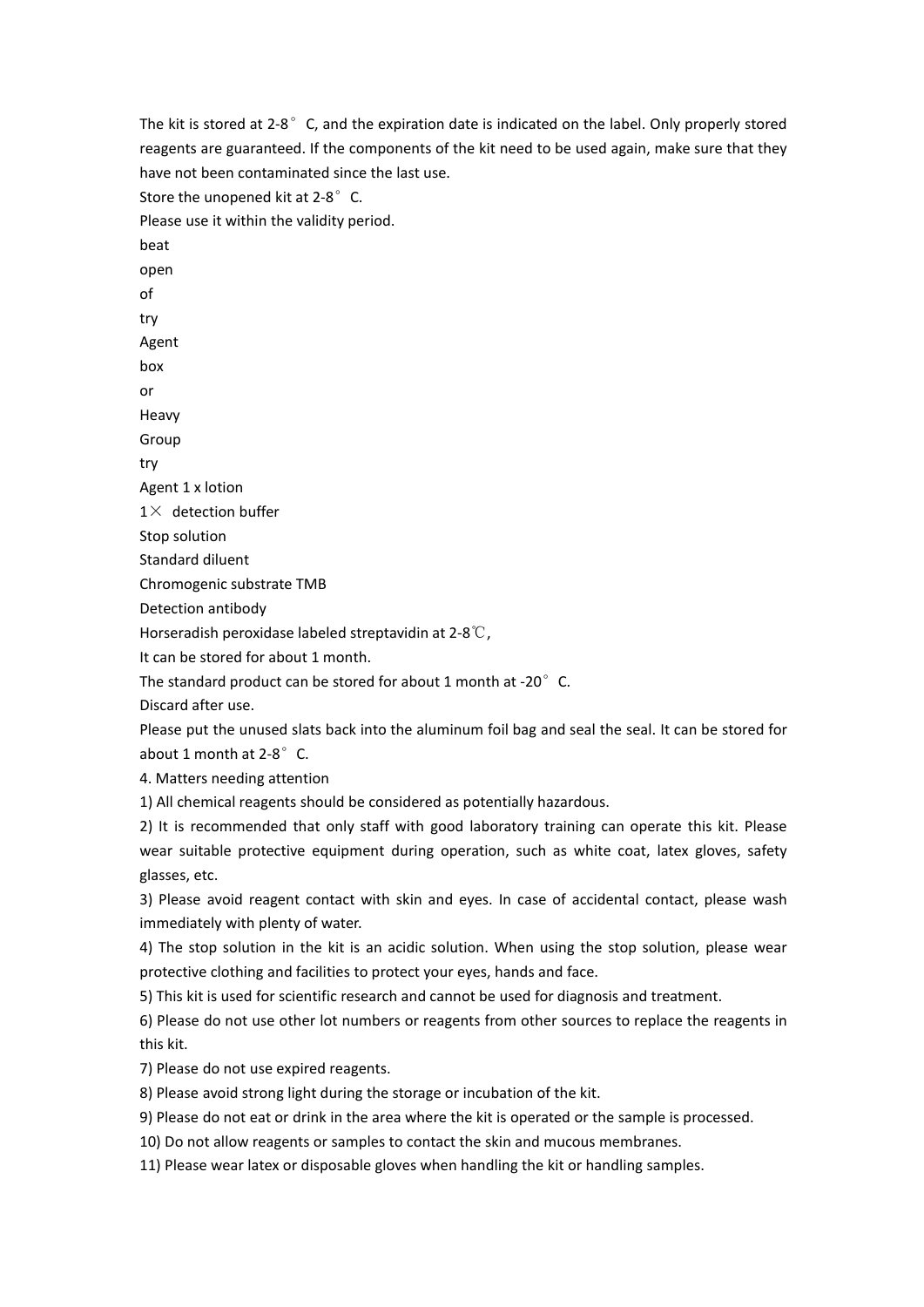12) Avoid contact with oxidizing reagents and metals from the chromogenicsubstrate.

13) Avoid the generation of aerosols.

14) In order to avoid microbial contamination and cross-contamination between reagents and samples, please use disposable tips.

15) Use clean containers to prepare reagents.

16) Exposure to an acidic environment will inhibit binding.

17) The preparation of reagents must use distilled water or deionized water.

18) The chromogenic substrate must be equilibrated to room temperature before use.

19) The samples may contain infectious pathogens. The preferred method for handling samples and possible contaminated materials is 121.5°C for at least 1 hour.

20) Disposal of liquid waste. For liquid waste without acid, add 1.0% sodium hypochlorite and soak for 30 minutes. Please neutralize the acid-containing liquid waste before adding sodium hypochlorite.

21) Sometimes protein precipitation can be observed in the standard dilution solution, this precipitation does not affect the use and can be ignored. Alternatively, the precipitate can be removed by centrifugation at 6,000  $\times$  g for 5 minutes.

5. Technical points

1) When re-dissolving or mixing protein, always avoid air bubbles.

2) To avoid cross-contamination, please replace the pipette tip when adding standard samples, sample samples, and different reagents. Different reagents use different loading tanks.

3) When using the automatic plate washer, after adding the washing solution, set a 30-second soaking program, or turn the microplate 180 degrees in different washing steps, which can improve the accuracy of the analysis.

4) To ensure the accuracy of the results, seal the plate with the sealing film during incubation.

5) The chromogenic substrate should be colorless before adding. Keep the chromogenic substrate always in a light-proof state.

6) The order of addition of the stop solution should be the same as the order of addition of the chromogenic substrate.

7) After adding the stop solution, the color of the substrate should change from blue to yellow. If the substrate is green, it means that the stop solution and the color-developing substrate are not sufficiently mixed.

8) It is recommended that all test samples and standard products have multiple holes in the test. 9) In any case, avoid touching the inner surface of the microplate.

Three, detection steps

1. Sample collection and storage

Cell culture supernatant

Centrifuge at 300  $\times$  g for 10 minutes to remove the sediment, and then detect it immediately, or in aliquots, and store below -20° C.

Serum sample

Collect serum in centrifuge tube. After 30 minutes of agglutination, the blood sample was centrifuged at 1,000  $\times$  g for 10 minutes. Test immediately after drawing the serum sample, or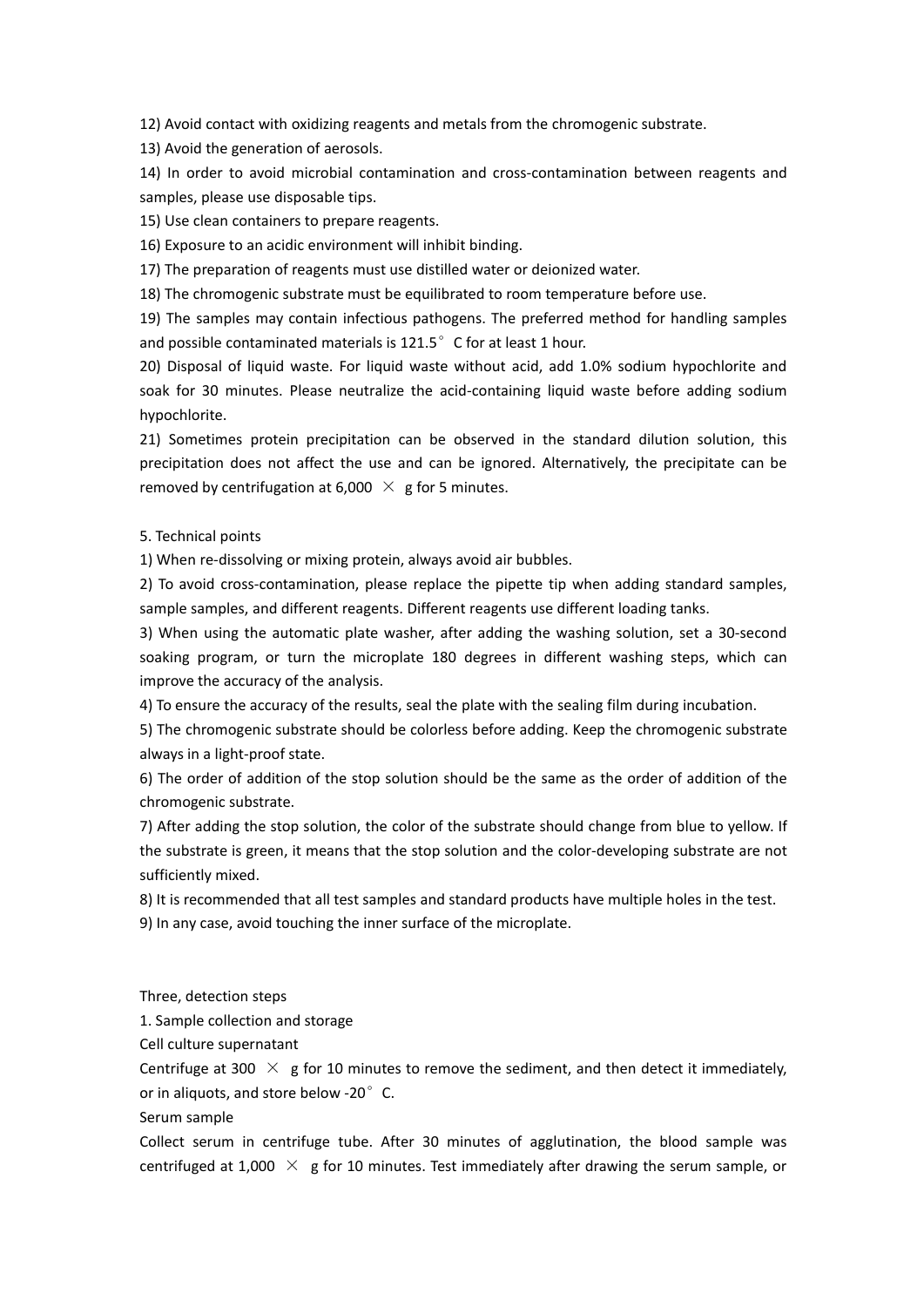aliquot and store it below -20° C.

Plasma sample

EDTA, sodium citrate or heparin anticoagulation to collect plasma samples. Collect samples by centrifugation at 1,000  $\times$  g for 30 minutes. Immediately detect, or sub-package, and store below -20°C.

This kit may be suitable for other biological samples. Cell culture supernatant, serum and plasma have been validated.

Note: Before testing, the visible precipitation in the sample must be removed. Do not use samples with severe hemolysis or hyperlipidemia. The samples should be aliquoted and stored at -20° C to avoid loss of human CCL3 activity. If tested within 24 hours. The samples can be stored at 2-8°C.

Avoid repeated freezing and thawing of samples. Before testing, the frozen sample should be slowly returned to room temperature and mixed gently.

2. Reagent preparation

Please return all reagents and samples to room temperature before testing.

If the concentrated reagents crystallize, warm the bath at 37 ° C until all the crystals are dissolved.

 $1\times$ Lotion

Draw 20 $\times$  concentrated lotion from 50 ml to 1 L measuring cylinder, add distilled water to 1,000 ml, and mix gently to avoid foam. Transfer to a clean bottle. Stored at 2-25 ℃,  $1\times$  lotion can be stored stably for 30 days.

 $1\times$  detection buffer

Pipette  $10\times$  concentrated detection buffer from 5 ml to 100 ml graduated cylinder, add distilled water to 50 ml, and mix gently to avoid foam. Stored at 2-8 ℃,  $1\times$  detection buffer can be stored stably for 30 days.

Detection antibody

Mix well before dilution. Dilute the concentrated detection antibody 1:100 with  $1 \times$  detection buffer according to the number of standards and samples to be tested.

Note: Please use the diluted detection antibody within 30 minutes.

Horseradish peroxidase labeled streptavidin

Mix well before dilution. Dilute the concentrated horseradish peroxidase-labeled streptavidin at a ratio of 1:100 with  $1\times$  detection buffer according to the number of standards and samples to be tested.

Note: Please use the diluted horseradish peroxidase-labeled streptavidin within 30 minutes. Sample dilution

If the sample needs to be diluted, please dilute the serum/plasma sample with the  $1\times$  detection buffer provided in the kit, and dilute the cell culture supernatant with cell culture medium.

Human CCL3 standard

Centrifuge briefly before opening the lid, and re-dissolve the human CCL3 standard with distilled water. The re-dissolved volume is marked on the label of the human CCL3 standard. Vortex gently to ensure thorough mixing. The concentration of the standard after reconstitution is 4,000 pg/ml. After re-dissolving, let it stand for 10-30 minutes. Mix well before dilution.

Please use polypropylene tubing for standard dilution.

Preparation of the standard curve of serum/plasma samples: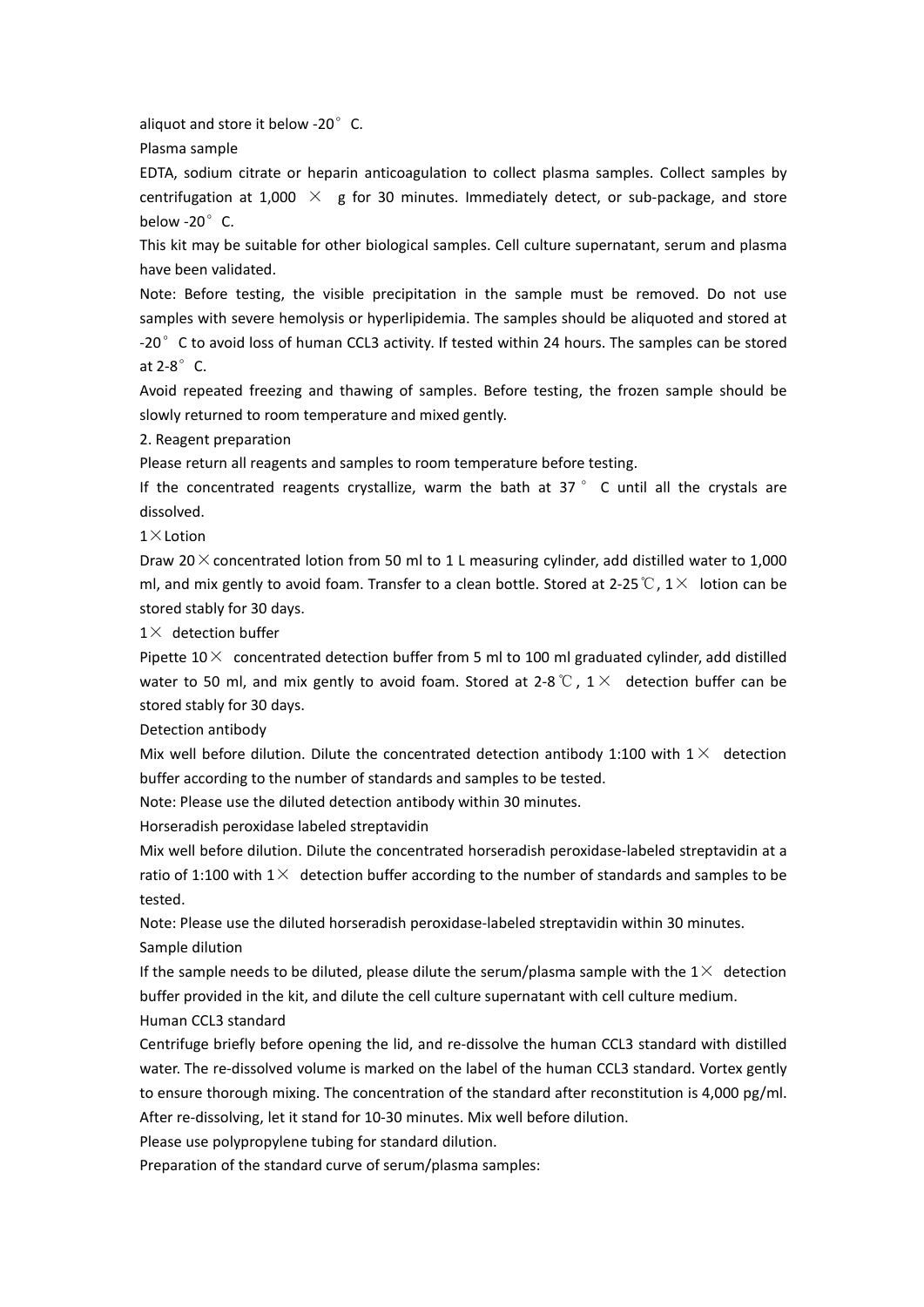Take 230  $\mu$  | of concentrated human CCL3 standard and add 230  $\mu$  | of standard dilution solution as the highest concentration of the standard curve (2,000 pg/ml). Add 230  $\mu$  l of standard diluent to each test tube. Use high-concentration standards to make 1:1 serial dilutions. Every time you pipette, make sure to mix well. Use the standard dilution as the zero concentration of the standard curve.

Preparation of the standard curve of cell culture supernatant samples:

Take 230  $\mu$  I of concentrated human CCL3 standard and add 230  $\mu$  I of cell culture medium as the highest concentration of the standard curve (2,000 pg/ml). Add 230  $\mu$  l of cell culture medium to each test tube. Use high-concentration standards to make 1:1 serial dilutions. Make sure to mix well each time you pipette. Take the cell culture medium as the zero concentration of the standard curve.

### 3. Detection steps

Please equilibrate all reagents and samples to room temperature before testing.

1) Prepare all required reagents and working concentration standards.

2) Remove the unnecessary slats, put them back in the aluminum foil bag with desiccant, and re-seal the seal.

3) Soak the ELISA plate: Add 300  $\mu$  I 1 $\times$  lotion and let it stand and soak for 30 seconds. In order to obtain the desired experimental results, soaking is necessary. After discarding the lotion, pat the microplate dry on absorbent paper. After washing the plate, please use the microplate immediately and do not let the microplate dry.

4) Add standard product: add 100  $\mu$  I standard product diluted 2 times to the standard product well. Add 100  $\mu$  I of standard diluent (serum/plasma sample) or medium (cell culture supernatant sample) to the blank well.

5) Add sample: serum/plasma: add 80  $\mu$  I 1  $\times$  detection buffer and 20  $\mu$  I sample to the sample hole. Cell culture supernatant: add  $100$   $\mu$  l of cell culture supernatant to the sample well. 6) Add detection antibody: add 50  $\mu$  l diluted detection antibody (1:100 dilution) to each well. Ensure that steps 4, 5, and 6 continue to add samples without interruption. The sample addition process is completed within 15 minutes.

7) Incubation: Use sealing film to seal the plate. Shake at 300 rpm and incubate at room temperature for 2 hours.

8) Washing: Discard the liquid, add 300  $\mu$  I washing solution to each well to wash the plate, and wash 6 times. Each time you wash the plates, pat them dry on absorbent paper. In order to obtain the ideal experimental performance, the residual liquid must be completely removed.

9) Incubation with enzyme: Add 100  $\mu$  I of diluted horseradish peroxidase-labeled streptavidin (1:100 dilution) to each well.

10) Incubation: Use a new sealing film to seal the plate. Shake at 300 rpm and incubate at room temperature for 45 minutes.

11) Washing: Repeat step 8.

12) Add substrate for color development: add 100  $\mu$  l of color substrate TMB to each well, protect from light, and incubate at room temperature for 5-30 minutes.

13) Add stop solution: add 100  $\mu$  I stop solution to each well. The color changed from blue to yellow. If the color is green or the color change is obviously uneven, tap the board frame lightly to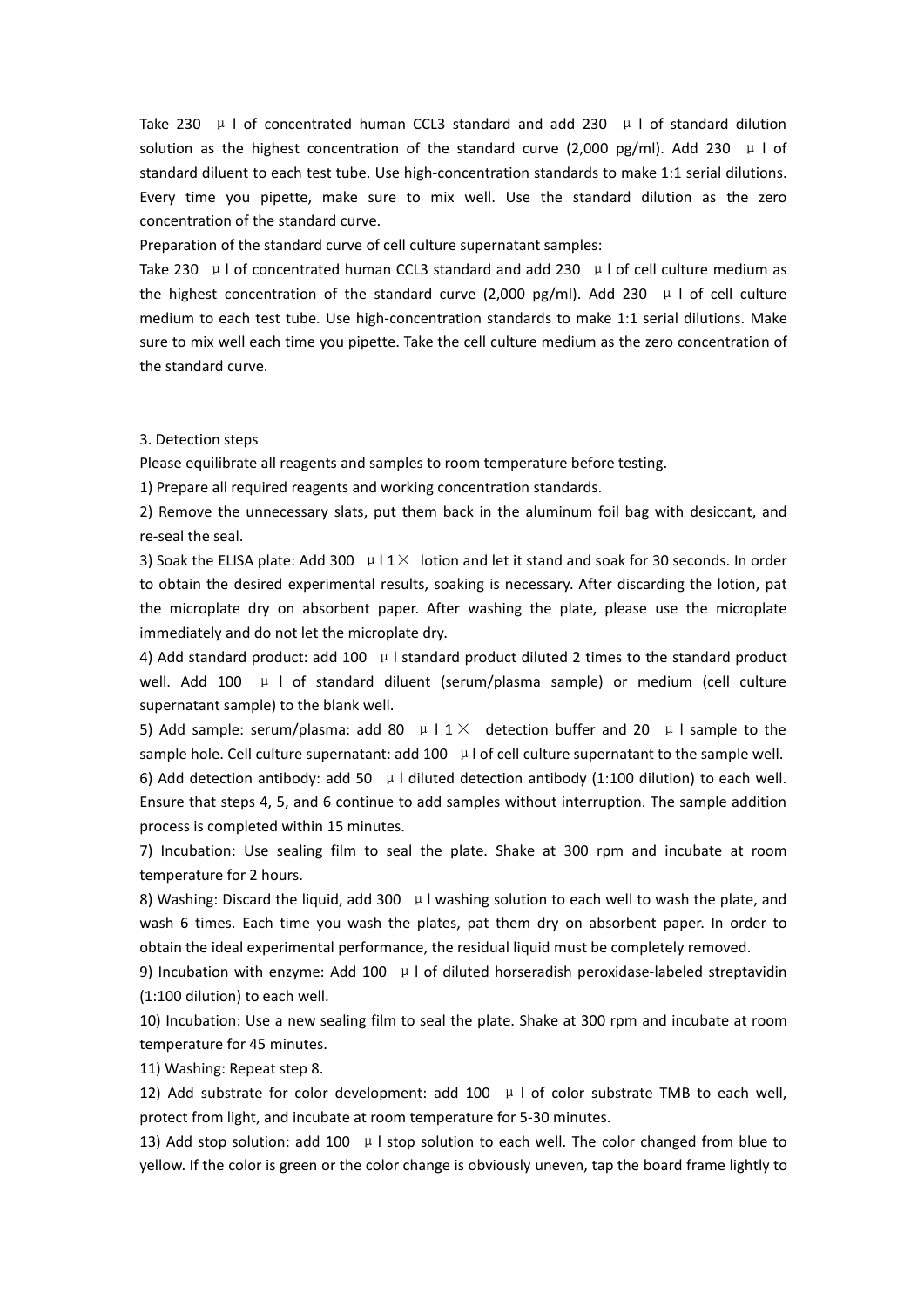mix well.

14) Detection reading: within 30 minutes, use a microplate reader to perform dual-wavelength detection, and determine the OD value at 450 nm maximum absorption wavelength and 570 nm or 630 nm reference wavelength. The OD value after calibration is the measured value of 450 nm minus the measured value of 570 nm or 630 nm. Using only 450 nm measurement will result in a high OD value and a decrease in accuracy.

# Four, analysis

1. Result calculation

Calculate the average OD value of the standard and the sample, and then subtract the OD value of the zero-concentration standard.

Taking the concentration of the standard substance as the abscissa and the OD value as the ordinate, the computer software was used to perform regression fitting to generate a standard curve. Regression analysis determines the best fit curve. By fitting the logarithm of the concentration value and the OD value, the standard curve can be linearized. This process may be able to get more sample concentrations, but the accuracy of the data will be reduced.

Note: The final concentration of the highest concentration point of the standard curve is 2,000 pg/ml.

If the serum/plasma sample is diluted according to the instructions, the final dilution factor is 5.If the sample has been diluted in other ways, please multiply by the corresponding dilution factor when calculating the sample concentration.

2. Typical data

For each test, a standard curve must be established for each plate. The following standard curve is for reference only.

pg/ml O.D. Average Corrected 0.00 0.035 0.034 0.035 31.25 0.046 0.044 0.045 0.010 62.50 0.062 0.062 0.062 0.028 125.00 0.118 0.121 0.120 0.085 250.00 0.272 0.284 0.278 0.243 500.00 0.638 0.639 0.639 0.604 1000.00 1.592 1.578 1.585 1.551 2000.00 3.481 3.454 3.468 3.433

3. Sensitivity

The lowest detectable concentration of human CCL3 is 7.15 pg/ml (average of 6 independent experiments).

The average value of the OD of 10 zero standard concentrations plus twice the SD is calculated to calculate the lowest detectable concentration.

4. Precision

Microplate internal precision

The measurement was repeated 20 times in 3 samples of known concentration in the microtiter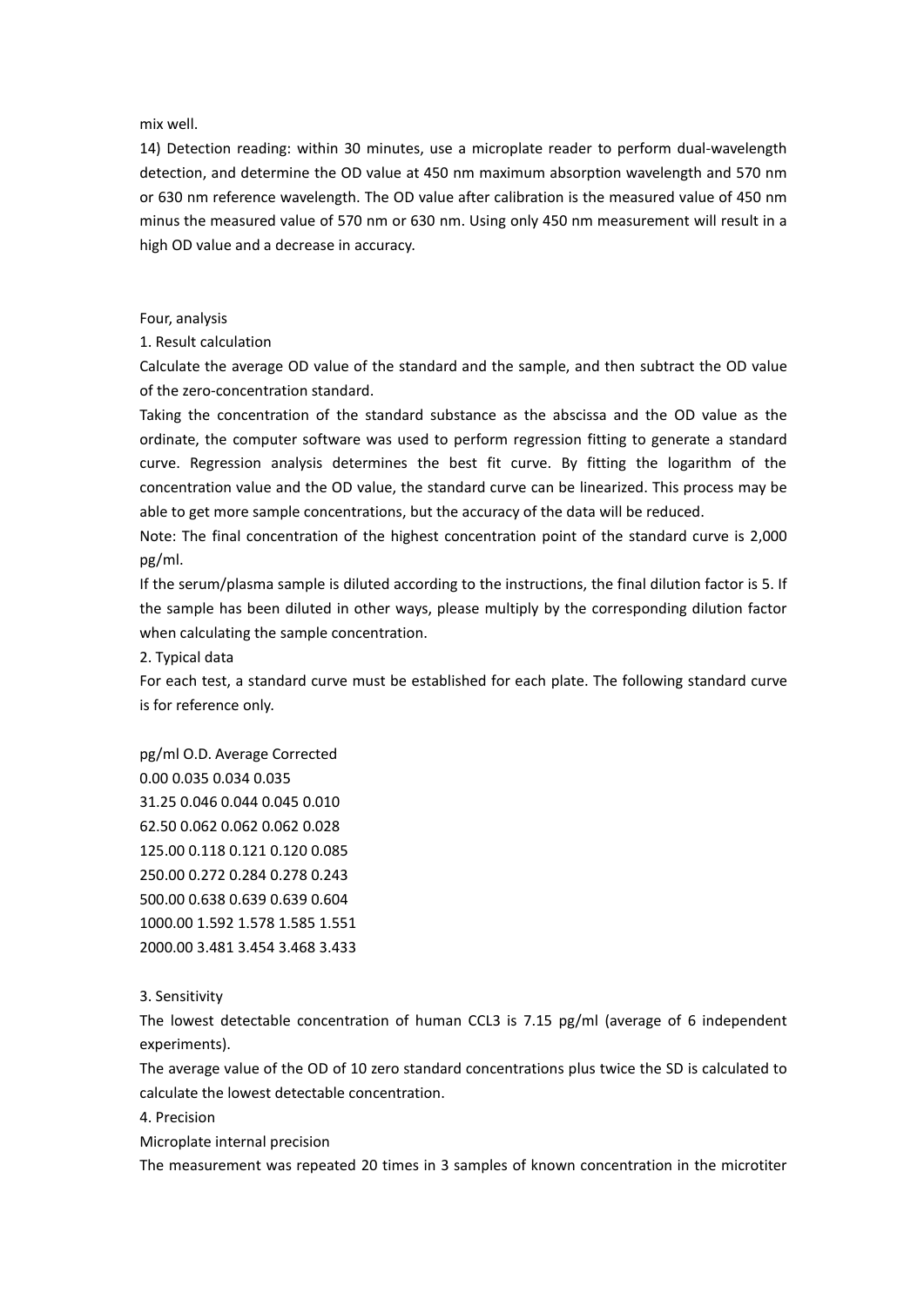plate to evaluate the precision in the microtiter plate. Precision between microplates The test was repeated 6 times between 3 samples of known concentration in the microtiter plate to evaluate the precision between the microtiter plates. Precision within microplates Precision between microplates Sample 1 2 3 1 2 3 20 20 20 6 6 6 Average (pg/ml) 100.5 333.8 1042.5 100.4 387.5 1326.0 Standard deviation 4.4 7.7 45.7 5.3 11.9 74.1 Coefficient of variation (%) 4.4 2.3 4.4 5.3 3.1 5.6

# 5. Recovery rate

Three different levels of human CCL3 were added to 5 healthy human sera, and the serum without human CCL3 was used as a background, and the recovery rate was calculated. The recovery rate ranges from 82% to 111%, with an average recovery rate of 94%.

# 6. Dilution linearity

High-concentration human CCL3 was added to 5 healthy human sera, and serial dilutions were made within the kinetic range of the standard curve to evaluate the linearity of the test.

Average (%) Range (%) 1:2 102 96-110

1:4 95 88-102

1:8 89 83-94

1:16 92 85-101

7. Calibration

The standard of this kit is high-purity recombinant human CCL3 calibrated by LinkTech.<br>8. Sample value

This kit was used to test 30 serum samples from healthy volunteers. The volunteers' medication history is unknown.

sample

Type Test sample

Quantity Concentration range

(pg/ml) measurable percentage

(%) Average concentration of measurable sample

(pg/ml)

Serum 30 n.d.-748.5 70 175.9

 $n.d.$  = The concentration value cannot be detected. If the concentration value of the sample is lower than the sensitivity, it is considered that the concentration value cannot be detected.

Note: This sample value range is not a physiological value range. The concentration range of healthy human samples varies with species, sample preparation, testing personnel, and equipment. The above data is for reference only.

9. Specificity

This kit recognizes natural and recombinant human CCL3. The following factors were specifically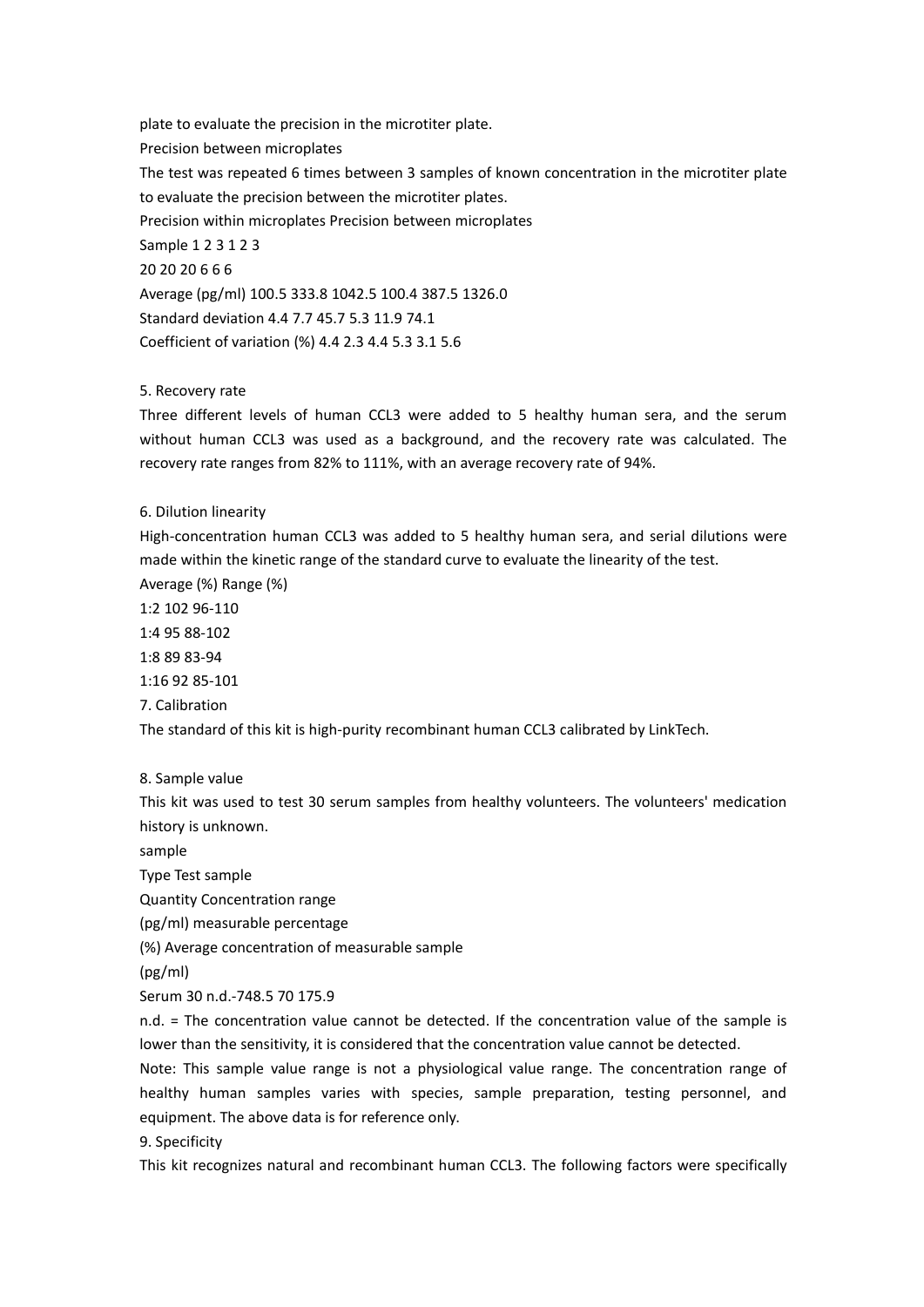| evaluated, and no obvious cross-reactivity and interference effects were observed.                             |
|----------------------------------------------------------------------------------------------------------------|
| Human mouse rat                                                                                                |
| CCL4                                                                                                           |
| IFN- $\gamma$                                                                                                  |
| IL-1 $\upbeta$                                                                                                 |
| $IL-2$                                                                                                         |
| $IL-4$                                                                                                         |
| $IL-5$                                                                                                         |
| $IL-6$                                                                                                         |
| $IL-8$                                                                                                         |
| IL-10 IL-12                                                                                                    |
| $IL-17A$                                                                                                       |
| $IL-18$                                                                                                        |
| $IL-21$                                                                                                        |
| $IL-22$                                                                                                        |
| $IL-23$                                                                                                        |
| TGF- $\beta$ 1                                                                                                 |
| TNF- $\alpha$                                                                                                  |
| VEGF CCL3                                                                                                      |
| IFN- $\gamma$                                                                                                  |
| IL-1 $\beta$                                                                                                   |
| $IL-2$                                                                                                         |
| $IL-4$                                                                                                         |
| $IL-6$                                                                                                         |
| $IL-10$                                                                                                        |
| $IL-17A$                                                                                                       |
| TNF- $\alpha$ IFN- $\gamma$                                                                                    |
| IL-1 $\beta$                                                                                                   |
| $IL-2$                                                                                                         |
| $IL-4$                                                                                                         |
| $IL-6$                                                                                                         |
| $IL-10$                                                                                                        |
| $IL-17A$                                                                                                       |
| TNF- $\alpha$                                                                                                  |
| 10. Summary of testing procedures                                                                              |
| 1) Prepare all reagents and serially diluted standards. Add 300 $\mu$ I 1 $\times$ lotion to the slats and let |

stand and soak for 30 seconds.

2) Add 100 μl of standard product diluted 2 times to the standard well.

Add 100  $\mu$  I of standard dilution or culture medium to the blank wells.

3) Serum/plasma: add 80  $\mu$  I 1 $\times$  detection buffer and 20  $\mu$  I sample to the sample well. Cell culture supernatant: add 100  $\mu$  l of cell culture supernatant to the sample well.